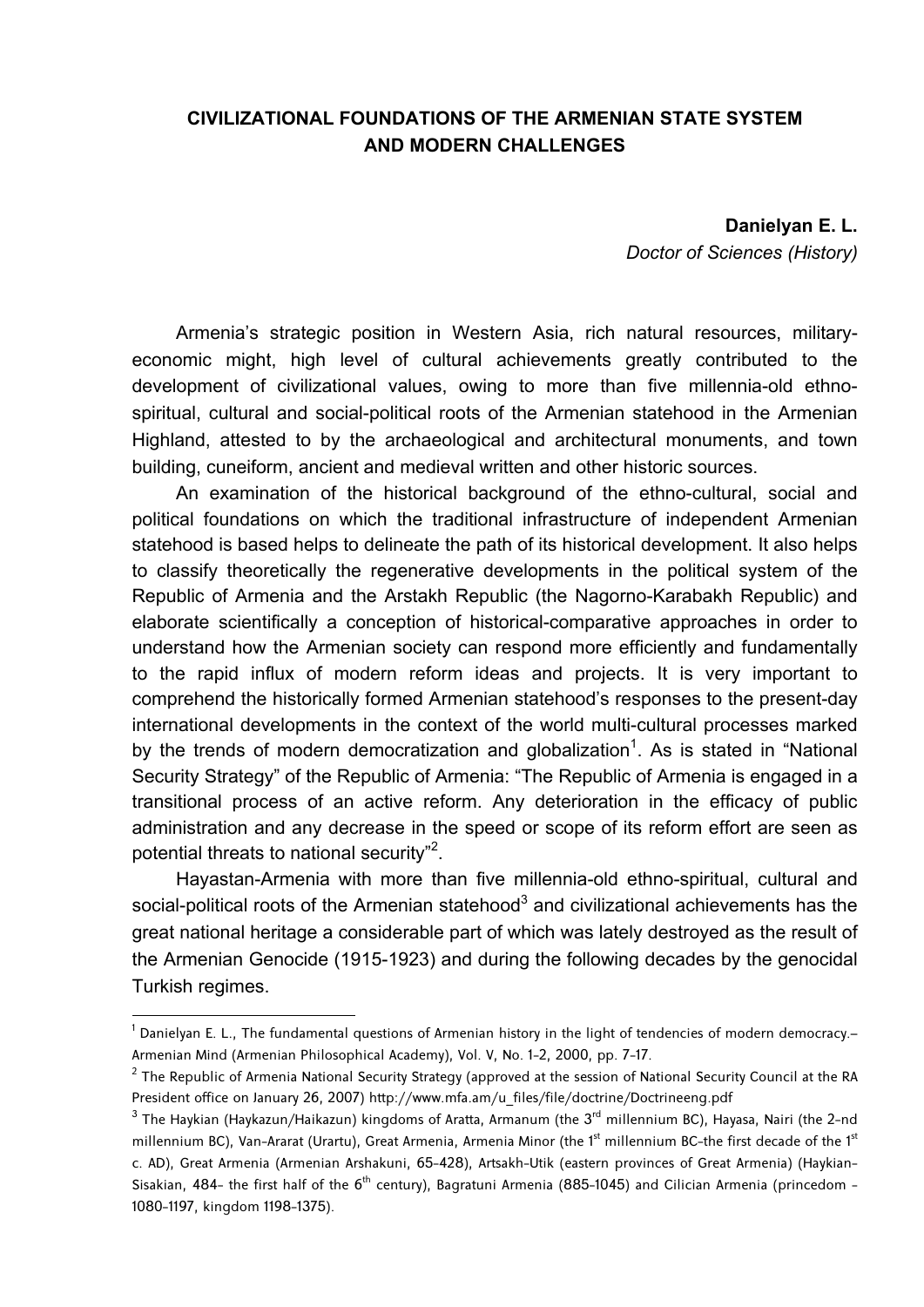1

The Armenian people, particularly, in the  $16<sup>th</sup>$ -17<sup>th</sup> centuries, as a result of the Turkish-Persian wars and divisions (1555, 1639) of Armenia, suffered tragic periods of devastations, territorial and human losses which continued during the following centuries. The Turkish state genocidal policy and actions intensified in the late  $19<sup>th</sup>$ (1894-1896, the massacres of more than 300.000 Armenians in Western Armenia and other areas occupied by the Ottoman Empire<sup>4</sup> and early 20<sup>th</sup> cc. (1909, Cilicia/Kilikia: 35.000 Armenians were massacred in and around Adana)<sup>5</sup> culminating in the Armenian Genocide (more than 1,5 million Armenians were killed and eight hundred thousand deported) in Western Armenia, Cilician Armenia, the Armenian-populated areas of Asia Minor, Armenian (northern) Mesopotamia, some regions of Eastern Armenia<sup>6</sup>.

The Armenian state was restored in a part of Eastern Armenia due to the Armenian people's victories in the May Heroic Battles against the Turkish invaders. After the Battle of Sardarapat on May 28, 1918 the Republic of Armenia was established (1918-1920).

From the middle of 1918 artificially formed "Azerbaijan" [a pan-Turkic project with the illegally misappropriated name of Iranian Atropatene-Aderbaigan-Azerbaijan] following the Turkish genocidal policy periodically committed massacres against Armenians (Baku - September 15-17, 1918, Shushi - March 23, 1920). After the illegal and plunderous treaties signed between the Bolsheviks and Kemalists in Moscow (March 16) and Kars (October 13), and the Kavbiuro unlawful and forced decision (July 5, 1921), during the following decades AzSSR perpetrated inhuman acts of deportations, racial, political and religious persecutions of the native Armenian population and the destruction of Armenian cultural monuments in some regions of Eastern Armenia (Nakhijevan, Artsakh, Utik), as well as committed genocide against Armenians in Sumgait (February 27-29,1988), Baku (January 13-19, 1990), Getashen and Martunashen (in Northern Artsakh) (April 30-May 7, 1991). In November 1988 Armenians were massacred and deported from Gandzak (Kirovabad), Chardakhlu [a home village of the heroes (from Artsakh) of the Sardarapat Battle and the Great Patriotic War, Marshals Hovhannes Baghramyan and Hovhannes Babajanyan, 12 generals and many others] and neighbouring villages.

<sup>&</sup>lt;sup>4</sup> Wintle W. J., Armenia and its sorrows, London, 1896; The Armenian massacres 1894–1896: U.S. media testimony, Detroit, 2004; The Armenian massacres, 1894–1896: British media testimony, 2008.

<sup>5</sup> Գասպարյան Ռ. Հ., Հայկական կոտորածները Կիլիկիայում, Երևան, 2005; Simonyan H. R.**,** The destruction of Armenians in Cilicia, April, 1909, London, 2012.

<sup>6</sup> Թէոդիկ, Ամենուն տարեցոյցը, 1915, Թ. տարի, Բ. հրատ., Հալէպ, 2009; Horton G., The blight of Asia. An account of the systematic extermination of Christian populations by Mohammedans and of the culpability of certain Great Powers; with the true story of the burning of Smyrna. USA, 1926; Kirakosyan J. S., The Armenian Genocide: the Young Turks before the judgment of history, Madison, 1992; Dadrian V.N., The History of the Armenian Genocide, Oxford, 1995; Геноцид армян: ответственность Турции и обязательства мирового сообщества. Сост., отв. ред. Ю. Г. Барсегов, т. 1-2, М., 2002-2005; Kirakosyan A. J., The Armenian Question and the Armenian Genocide, Yerevan, 2006; A. de Zayas. The Genocide against the Armenians 1915-1923 and the relevance of the 1948 Genocide Convention, Beirut, 2010; Safrastyan R. A., Ottoman Empire: the Genesis of the Program of Genocide (1876-1920), Yerevan, 2011.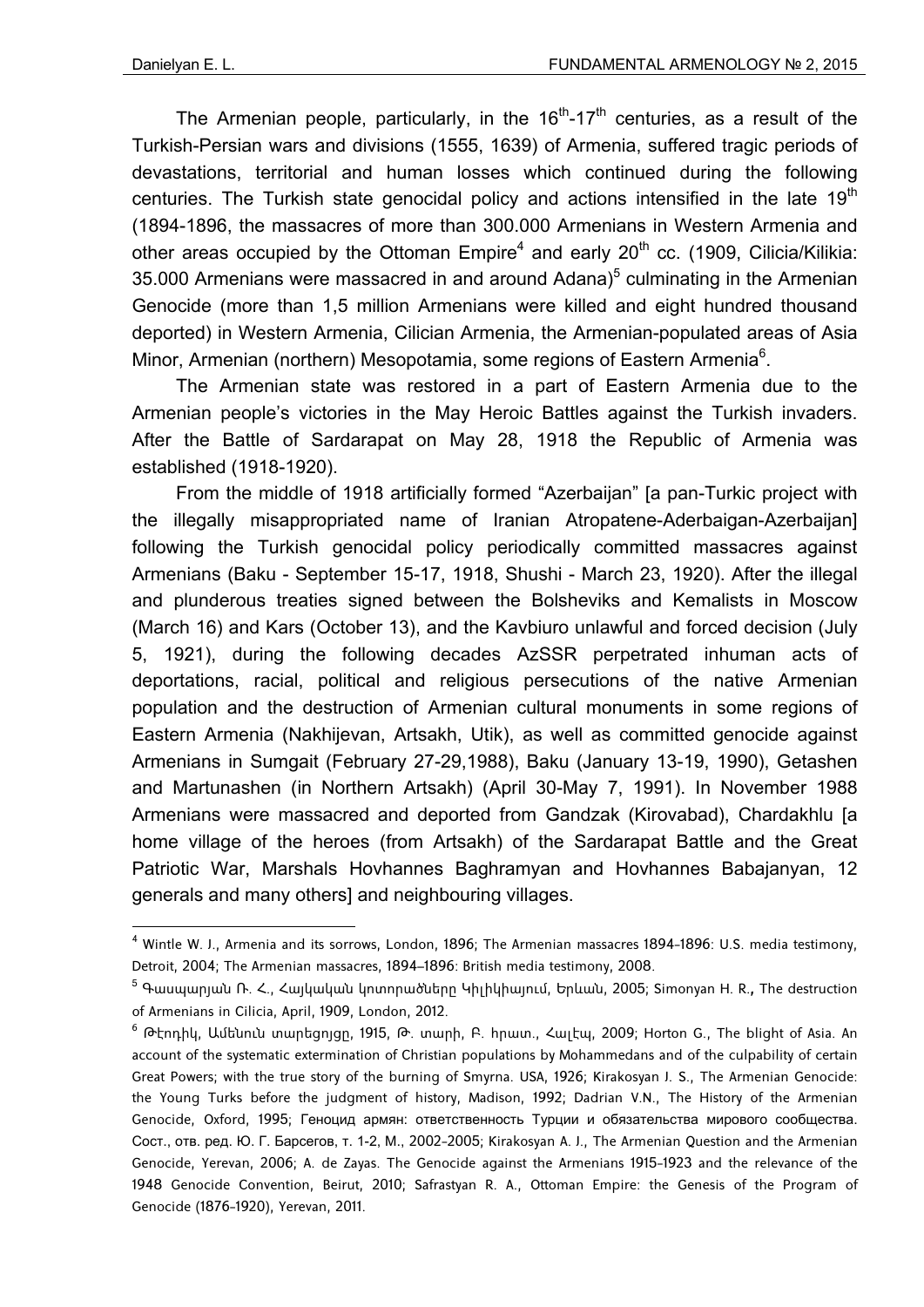The demand of the Artsakh Armenians (powerfully supported by all Armenians in the Motherland and the Armenian Diaspora) to restore historical justice resulted in the Resolution of the joint session of the Supreme Soviet of the Armenian SSR and the National Council of NKAO on the re-unification of Artsakh with the Motherland (December 1, 1989)<sup>7</sup>.

After the declaration of independence (September 21, 1991) the Republic of Armenia set course for restructuring the political system, bringing changes in social, political, cultural and educational spheres. But the geopolitical situation had been aggravated by the aggression of Azerbaijan against the Artsakh Republic, which declared its independence on September 2, 1991. The ethnic purges, deportations and massacres of Armenians (Maragha - April, Shahumyan - June-July, 1992, etc.) intensified during the aggression of Azerbaijan against the Arstakh Republic.

The Artsakh Liberation War (1991-1994) was culminated in liberation of Shushi (May 8-9, 1992) and eastern Armenian territories [districts (gavars) of Artsakh - the tenth province of Great Armenia].

The falsification of Armenian history $^8$  and destruction of historic monuments $^9$  have been raised to the Azerbaijan's presidential level, becoming amalgamated with the revanchist propaganda, particularly after Azerbaijan's defeat in the war it unleashed<sup>10</sup>.

Thanks to the heroic struggle of the Armenian freedom fighters in the Artsakh Liberation War the native Armenian population and Armenian historic monuments are protected in the Artsakh Republic. The guarantors of the security of the Armenian civilizational heritage are the Republic of Armenia and the Artsakh Republic. The Artsakh Glorious Victory - a token of future victories - has proved the might of the Armenian spiritual potential, steadfast will and military firmness in protection of the foundations of the national security of the Motherland based on more than five millennia of Armenian holistic cultural creativeness and freedom-loving traditions in the spirit of the Victory of the Armenian Patriarch Hayk.

 7 http://www.mil.am/hy/68/71/287

<sup>8</sup> Danielyan E. L.**,** Armenian civilizational heritage versus Turkish-Azerbaijani falsification of history and historical cartography. - "Լրաբեր" հաս. գիտ., 2014, N 1, էջ 59:

<sup>&</sup>lt;sup>9</sup> During the last decades among the numerous destroyed Armenian monuments were all the churches and khachkars (cross-stones) in Nakhijevan and the Jugha's Cemetery (Haghnazarian A.H., Julfa. The Annihilation of the Armenian Cemetery by Nakhijevan's Azerbaijani Authorities, Beirut, 2006; "Европейский суд по правам человека рассматривает вопрос уничтожения армянского кладбища в старой Джуге" http://www.newsarmenia.ru/arm1/20081126/41988872.html Danielyan E. L.**,** Armenian civilizational heritage versus Turkish-Azerbaijani falsification of history and historical cartography. – "Լրաբեր" հաս. գիտ., 2014, N 1, էջ 59:

<sup>&</sup>lt;sup>10</sup> "The Republic of Azerbaijan continues to pursue an aggressive policy of militant posturing that explicitly threatens the Republic of Armenia and the Artsakh Republic (NKR). Despite numerous factors preventing such development, openly militant statements articulated at the highest level, cause to consider them as direct threats. In light of the heightened threat environment, there is an additional danger that the Republic of Turkey, a strategic partner of Azerbaijan, may also pose an additional threat. Taking into consideration the universally known provisions of international law, the Republic of Armenia considers the trade and transport blockade imposed by Turkey and Azerbaijan as a use of force against the Republic of Armenia" http://www.mfa.am/u\_files/file/doctrine/Doctrineeng.pdf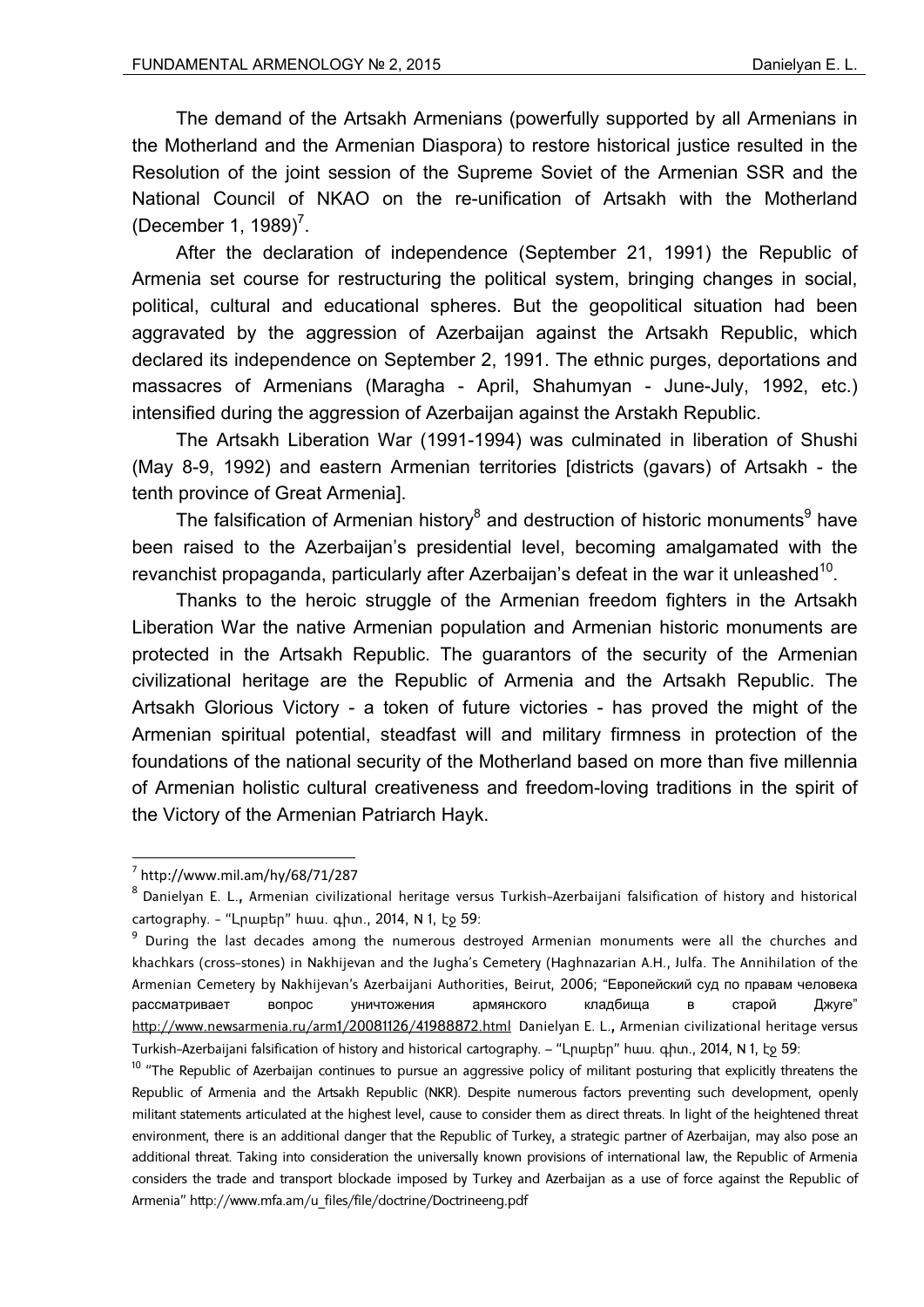**.** 

For the theoretical grounding of the reforms touching upon the social strata, together with investigations in the fields of economics, education, political sciences (particularly comparative politics and law), public administration and governance, etc., historical research based on historical-comparative argumentation is also needed. The term *governance* has been defined as "regimes of laws, rules, judicial decisions, and administrative practices that constrain, prescribe, and enable the provision of publicly supported goods and services," and its studies continue to hold strong interest for public administration scholars<sup>11</sup>.

A comparative analysis of the historical developments of Armenian civic, political and administrative thought with the theory and practice of public administration in the Western world provides the opportunity of expanding the field of Armenian studies and advancing the research of public administration<sup>12</sup>. The methodological basis of such complex comparative study deals with the analysis of the main aspects of the history of civilization as a foundation for construction of the theory of extrapolation of historically formed national values in response to present-day global challenges. Such a historical concept implies that a country undergoing the process of integration into the global or regional political and economic systems ought not to be a passive subject of application of the leveling schemes, but must be an active and responsive partner in the world community owing to its historically accumulated inner potential.

Nowadays a worldwide interest and necessity to understand the regularities of historic developments is observed through the prism of their contemporary reflections. F. E. Halliday noted: "One of the vexations of mortality is that we shall never know what happened next, but we can at least know what has happened, and have some idea, therefore, of what might happen. It is vitally important that we should know, for unless we do we are in an undiscovered country without a map<sup>"13</sup>. As Mike Greenwood wrote: "This renewed interest in history has an important part to play in addressing one of the key issues of the new century - how to meet the needs of society for lifelong learning by reaching out to people by way of their passions and interests, as well as their needs"<sup>14</sup>. According to B. L**.** Lawrence, "Studying the subject from its earliest phases in evolutionary continuity sharpens the vision of the present<sup>"15</sup>.

The historic evidence of the civilizational significance of Armenia is testified to in the spheres of archeology, rock art, metallurgy, agriculture and horse breeding, astronomy, architecture and other fields of cultural creation<sup>16</sup>.

\*\*\*

<sup>11</sup> Laurence E. Lynn, Jr., Carolyn J. Henrich, Carolyn J. Hill., Improving governance: a new logic for empirical research, Washington, 2001, p. 7.

<sup>&</sup>lt;sup>12</sup> Suvaryan Yu., Mirzoyan V., Hayrapetyan R., Public Administration: Theory and History, Yerevan, 2014, p. 10.

<sup>&</sup>lt;sup>13</sup> Halliday F. E., England. A Concise History, London, Thames and Hudson. 1995, p. 11.

<sup>&</sup>lt;sup>14</sup> Greenwood M., "Showing on a screen near you: BBC's History 2000". History Today. Vol. 50 (2), Feb., 2000, pp. 3-4.

<sup>&</sup>lt;sup>15</sup> Lawrence B.L., Historical Perspective: Using the Past to Study the Present. - The Academy of Management Review, vol. 9, No 2, 1984, p. 307.

<sup>&</sup>lt;sup>16</sup> Dixon J., Cann J. and Renfrew C., Obsidian and the Origins of Trade. Scientific America, No 218, 1968, pp. 44-48, N.I. Vavilov, The phyto-geographical basis for plant breeding. First published in Theoretical basis for plant breeding, vol. I, M.-L., 1935, - in: N.I.Vavilov, Origin and Geography of Cultivated Plants, p. 341, Areni-1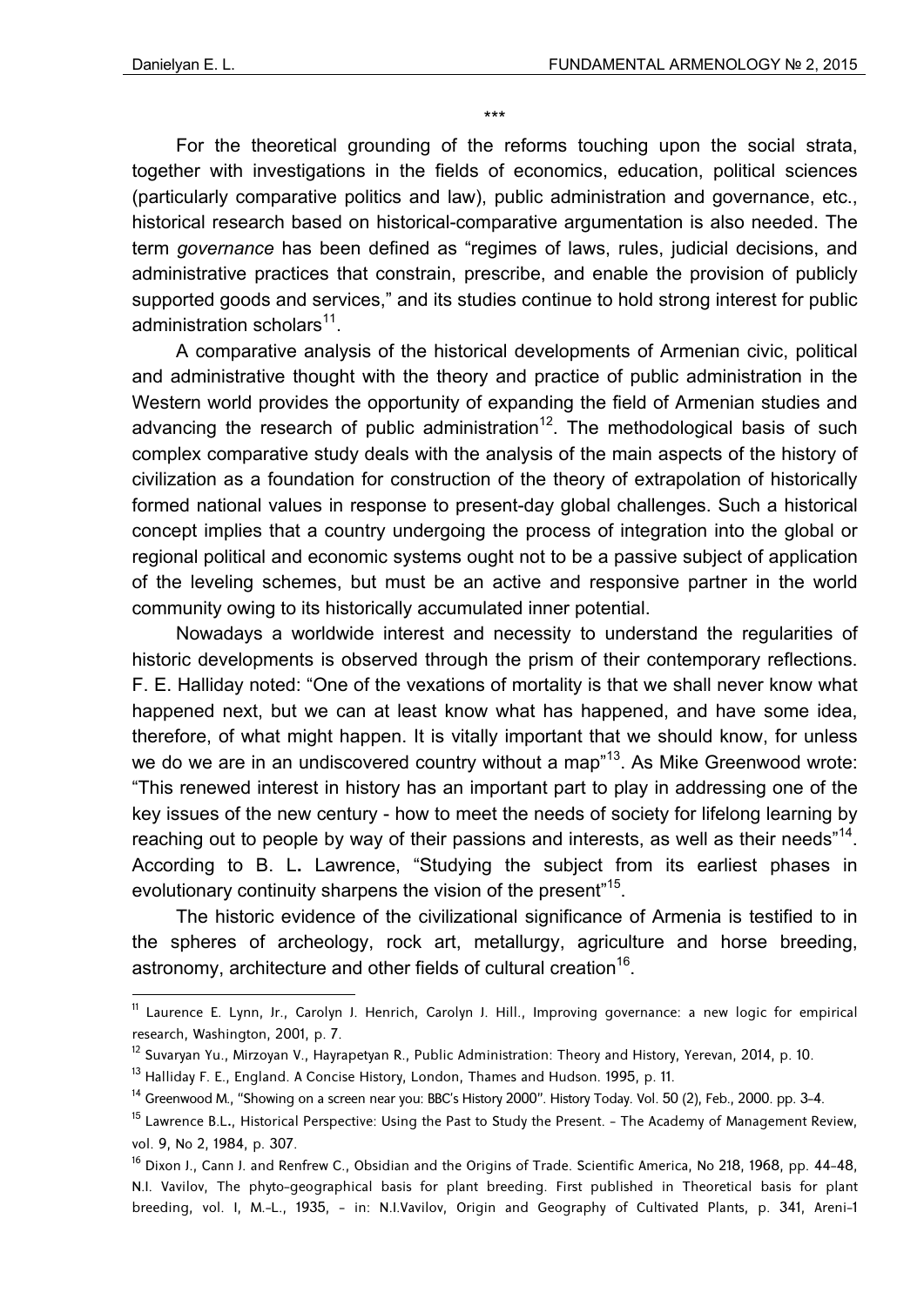Historically Armenia, along with cultural values, has accumulated social, political and democratic ones of international significance.

(A) Historical background of international relations and politics. In ancient and medieval times the Armenian state carried great weight in international relations due to its might and geopolitical position. David Marshall Lang noted: "The ancient land of Armenia is situated in the high mountains... Although Mesopotamia with its ancient civilizations of Sumer<sup>17</sup> and Babylon, is usually considered along with Egypt as the main source of civilized life in the modern sense, Armenia too has a claim to rank as one of the cradles of the human culture. To begin with, Noah's Ark is mentioned in the Book of Genesis to have landed on the summit of Mount Ararat, in the very centre of Armenia.... Again, Armenia has a claim on our attention as one of the principal homes of ancient metallurgy, beginning at least five thousand years ago. Later on, Armenia became the first extensive kingdom to adopt Christianity as a state religion pioneering a style of Church architecture which anticipates our own Western Gothic"<sup>18</sup>.

The "Treaty of Hukkana"<sup>19</sup> signed in the middle of the  $14<sup>th</sup>$  century BC by the Hittite King Suppiluliuma I and the King of Hayasa Hukkana is considered to be the oldest treaty in the world<sup>20</sup>, which was concluded a century earlier than the Treaty (c. 1259) BC) between Egyptian Pharaoh Ramesses II and Hittite King Hattusili III<sup>21</sup>.

Armenia's relations with powerful countries of the ancient world were guaranteed by the might and stability of the Armenian state and its political system. The period of the Van Kingdom may serve as an example of the continuity of the Armenian statehood and Armenia's indigenous Haykazun royal dynasty. After Arame Araratian (Haikazun)

**.** 

Chalcolithic Cave Settlement, http://arenicave.livejournal.com/ Site Preservation and Managment Plan for Areni-1 Cave Enterprise Development and Market Competitiveness. - USAD, ARMENIA, 2013, pp. 10, 12-13; http://www.edmc.am/sites/default/files/resources/attachments/EDMC\_FY13Q4\_Site%20Preservation%20Plan%20for% 20Areni-1%20Cave.pdf. E. L. Danielyan, Armanu - Prunus Armeniaca: originated in Armenia (historical background of the native land of apricot versus modern information challenges). - «21st CENTURY», № 2 (16), 2014, pp. 79-94; W.T.Olcott, Star Lore: Myths, Legends, and Facts (New York, London, 1911), New York, 2004, pp. 6, 8; Геворкян А. Ц., Из истории древнейшей металлургии Армянского нагорья, Ереван, 1980. Есаян С**.** А., Доспех древней Армении, М., 1986, с. 3; Հայաստանի հնագիտական ժառանգությունը, Երևան, 2013: H. E. Simonyan, The archaeological site of Shengavit: an ancient town in the Armenian Highland. – Fundamental Armenology, N1, 2015, p. 154; Թորամանյան Թ., Նյութեր հայկական ճարտարապետության պատմության, Երևան, 1942: Арутюнян В. М., Каменная летопись армянского народа, Ереван. 1985, Асратян М. М., Очерк армянской архитектуры, М., 1985. Շախկյան Գ. Ս., Հայ ճարտարապետության պատմության պարբերացման հարցեր. – "Լրաբեր" հասարակական գիտությունների, 1991, N 1, էջ 120-125:

<sup>&</sup>lt;sup>17</sup> W. Durant mentions Armenia as one of the countries from where the Sumerians (moving "through northern Mesopotamia down the Euphrates and the Tigris...") could arrive to Sumer (W. Durant, Our oriental heritage, New York, 1954, pp. 118-119).

<sup>&</sup>lt;sup>18</sup> Lang D.M., Armenia cradle of civilization. London, 1970, p. 9.

<sup>&</sup>lt;sup>19</sup> Friedrich J., Der Vertrag des Šuppiluliumaš mit Hukkanaš und den Leuten von Hayaša. - Staatsverträge des Hatti Reiches in hethitischer Sprache, 2 Teil, Mitteilungen der Vorderasiatisch-Aegyptischen Gesellschaft, 34 Band, 1 Heft, 1930, S. 103-163.

 $20$  Danielyan E. L., The historical background of the Armenian state political doctrine. - "Armenian Perspectives", London: Curzon, 1997 pp. 279-280.

 $21$  Bryce T., The Kingdom of the Hittites, Oxford University Press, 1999, p. 256.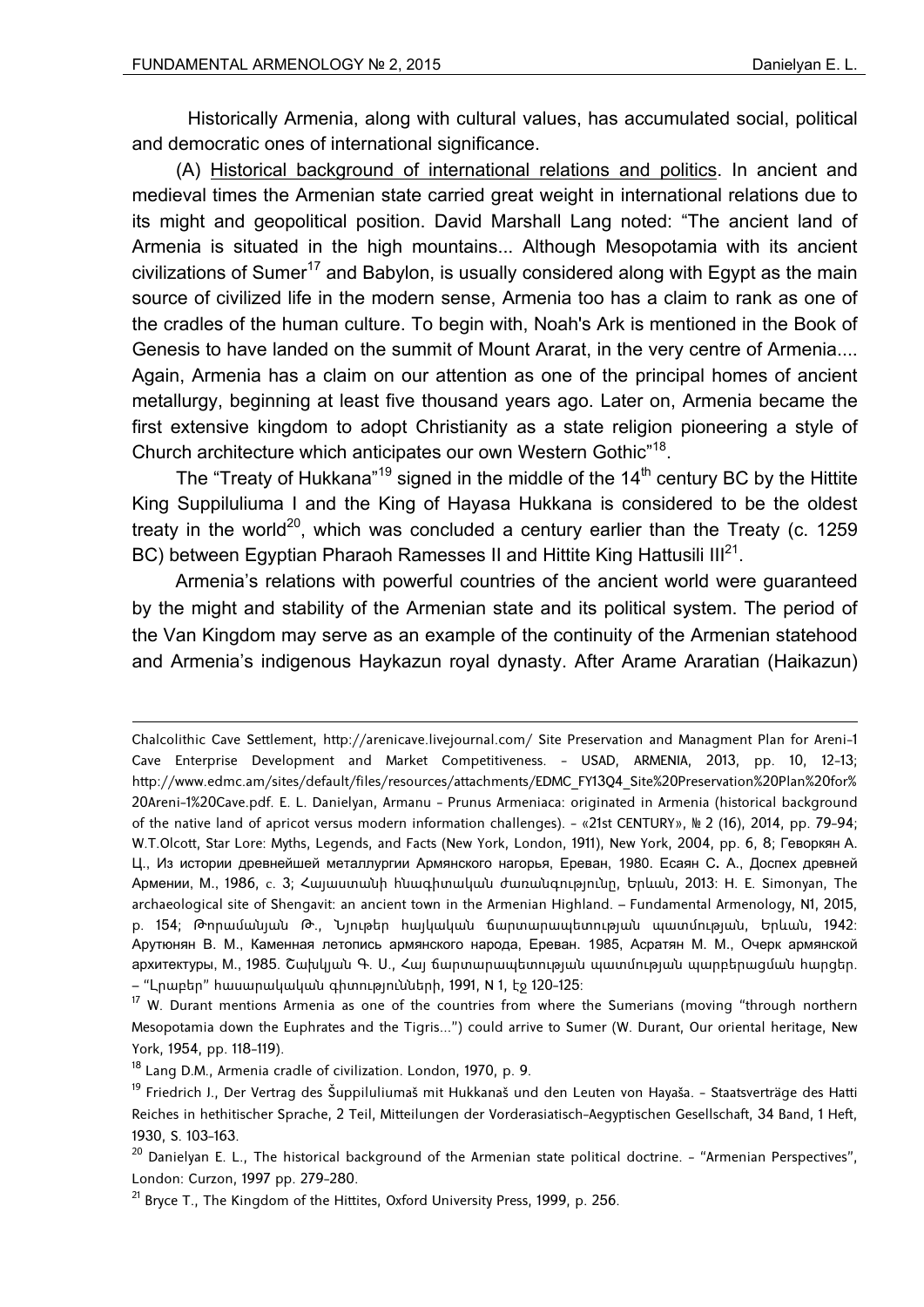(860-c. 845 BC) the Haykazun dynasty's branches for two centuries<sup>22</sup> had been represented by its principalities in Aghdznik and its neighbourhood<sup>23</sup>, Tsopk<sup>24</sup>, Tayk<sup>25</sup>, Ayrarat and the Lake Sevan basin<sup>26</sup>, Javakhk<sup>27</sup> and Artsakh<sup>28</sup> et al. Its southern branch [in Biaina (Van-Վան),  $K^{UR}$ Aidu(ni)<sup>29</sup>,  $\frac{\hat{a}l/m\hat{a}t}{m\hat{a}t}$ Uajais<sup>30</sup> and  $m\hat{a}t$ Armarili<sup>31</sup>] - the ancestors of the Արծրունի (Artsrunis/Arsrunis<sup>32</sup>) family concentrated the power in its hands and founded the Biainian (Van) dynasty. It centralized the Armenian statehood in the Armenian Highland. Among its cult symbols were the deities  $d$ Arsibidini $33$  and  $\mathrm{d}$ Ziukuni<sup>34</sup>, which embodied the heavenly and aqueous elements. Since the mid  $7^{\mathrm{th}}$ century BC the major Haykazun dynasty as represented by Skayordi and then his son

24 KUR Supani (КУКН, с. 522)

<sup>26 KUR</sup>Etiuḫi/ni (КУКН, с. 505).

 $27$  KURZabaha (KYKH, c. 530).

<sup>28 KUR</sup>Urtehi (КУКН, с. 529).

<sup>29</sup> Там же, с. 494. mâtA-ia-di (Une relation de la huitième campagne de Sargon (714 av. J.-C.). Texte Assyrien inédit, publié et traduit par François Thureau-Dangin, Paris, 1912, p. 44, 280, p. 46, 297, p. 70, A119). As it is denoted by S.Yeremyan [*see* the map of "Ուրարտու" ("Urartu") Erevan, 1980], it corresponds to the territory of Հայոց ձոր (*Hayots Dzor,* on the south-western shore of Lake Van), where, according to Movses Khorenatsi, Haik defeated Bel in the battle (Մովսէս Խորենացի, Պատմութիւն Հայոց, Երևան, 1991, էջ 37). The names of the Armenians' eponyms (Hayk and Aram Haikian, as ethnic indicators - հայ-արմեն, Hay-Armen) preserved in the roots of the toponyms <sup>KUR</sup>Aidu(ni)=<sup>mât</sup>Aiadi, <sup>âl</sup>Uajais, <sup>mât</sup>Uajais and <sup>mât</sup>Armarili.

 $30$  F.Thureau-Dangin, op. cit...

 $31$  Ibid., p. 42 (269),  $m^2$ Armariali, p.44 (280, 290), p. 70 (A116).

 $32$  According to Movses Khorenatsi and Tovma Artsruni, the Artsruni family name is derived from the Armenian word (bird name) *eagle* (Մովսէս Խորենացի, էջ 111, Թովմա Արծրունի և Անանուն, Պատմութիւն տանն Արծրունեաց, Երևան, 1985, էջ 64) and it is now a dominant concept in the Armenological cuniform studies (Бархударян С.Г., Урартскoe происхождение армянского нахарарского рода Арцруни, - "Исследования по истории культуры народов Востока", М., 1960, с. 36. Джаукян Г.Б., Урартские заимствования в в армянском языке. – "Культурное наследие Востока", Л., 1985, с. 369, Ջահուկյան Գ.Բ., Հայկական շերտը ուրարտական դիցարանում. – Պատմաբանասիրական հանդես (further ՊԲՀ), 1986, N 1, էջ 49: Հմայակյան Ս.Գ., Վանի թագավորության պետական կրոնը, Երևան, 1990, էջ 60, Սարգսյան Վ.Ս., Արծրունիների մասին վկայությունները սեպագիր արձանագրություններում և միջնադարյան աղբյուրներում, - Հայոց պատմության հարցեր, 15, Երևան, 2014, էջ 20-29 և այլ). Among the toponyms related to the Artsruni family may also be mentioned URU Arşuniu(i)ni/u (KYKH, c. 498).

<sup>33</sup> КУКН, с. 479.

 $^{34}$  As noted G. Jahukyan, the Biainian theonyms  $^{\circ}$ Arṣibidini,  $^{-\circ}$ Ziukuni, the toponym  $^{\text{\tiny KUR}}$ Ziuquni and the name of the horse (Arṣibin) of Menua correspondingly preserved the ancient forms of the Armenian words արծիվ (eagle) and ձուկն (fish) (Ջահուկյան Գ.Բ., Հայոց լեզվի պատմություն. Նախագրային շրջան, Երևան, 1987, էջ 443-444):

**<sup>.</sup>**  $22$  Until the middle of the  $7<sup>th</sup>$  century BC, when Haikazun Skayordi and then his son Paruyr came to the power (Մովսէս Խորենացի, էջ 64).

<sup>&</sup>lt;sup>23 KUR</sup>Arme and <sup>KUR</sup>Alzi(ni) (Н.В. Арутюнян, Корпус урартских клинообразных надписей, Ереван, 2001, с. 495, 497 (further КУКН).

<sup>&</sup>lt;sup>25 m</sup>Diau(e)bi (KYKH, c. 503, A. Dumikyan noted: "An interpretation of the Biainian cuneiforms' person determinative *m* in historiography as the determinative indicating *ethnos* has not been substantiated, because it is not a determinative indicating ethnic names.<sup>m</sup>Diau(e)he is deciphered as Diau(e)he-ian [suffix -ḥe(-ḥi-) is not the ethnonym-forming, but a suffix indicating appurtenance, forming adjectives]. Similarly Տայեցիք (*Taikians),*  mentioned in Armenian sources (cf. Taóxol of Greek sources) is a toponymical form of the name indicating the Armenian population of the province of Taik', as is seen from the mentioning of the Armenian population also under the names of other regions and districts (gavars) of Armenia: *Gugarkians, Mokkians, Sperians,* etc. (Ա. Դումիկյան, Հայոց հին և վաղմիջնադարյան պատմության հիմնահարցերը XIX դարի ֆրանսիական հայագիտության մեջ, Երևան, 2014, pp.74,75,177).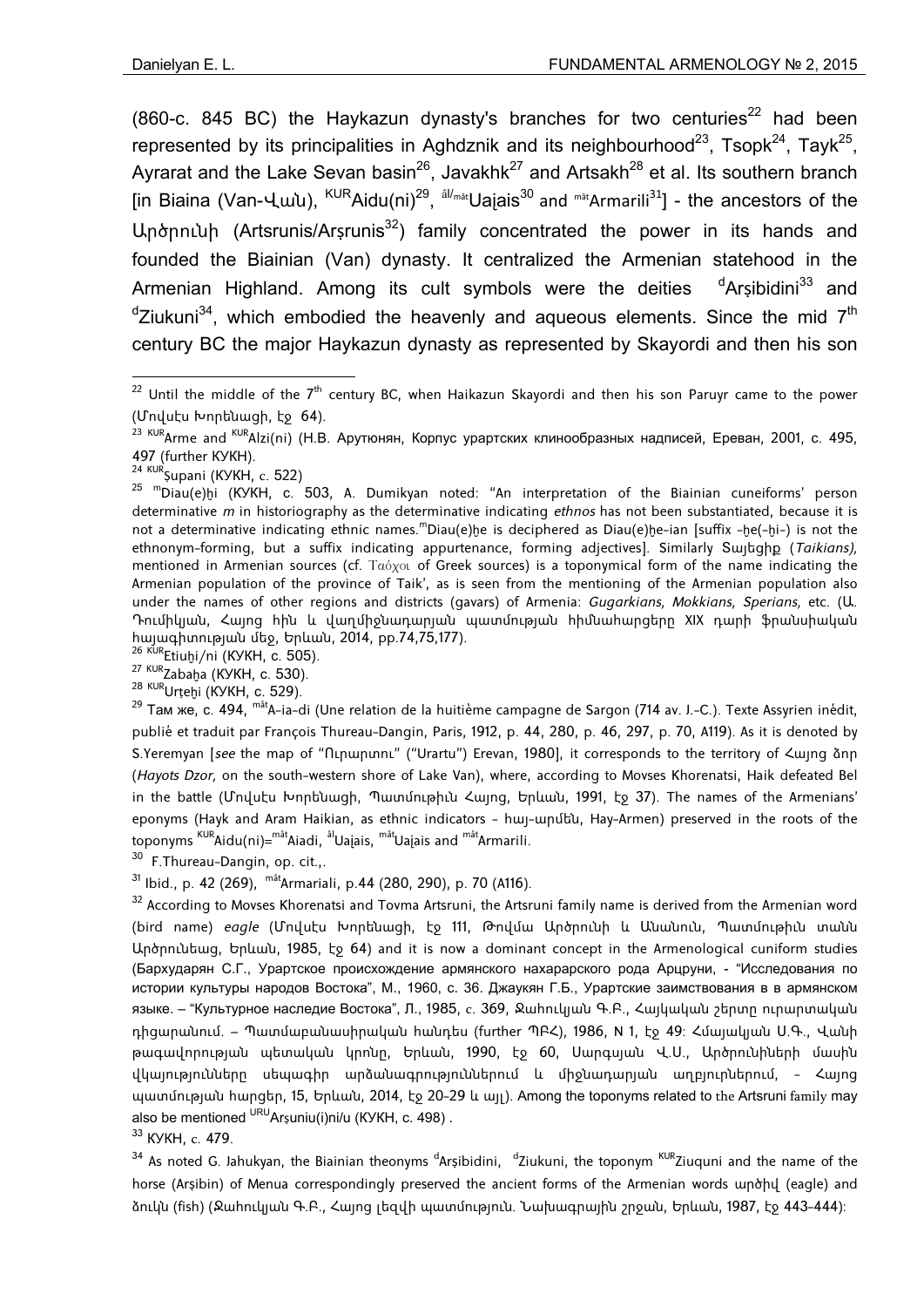Paruyr, had restored and consolidated its power in Armenia<sup>35</sup>. After the battle of Nineveh (612 BC) Haykazun Paruyr Skayordi was recognized as the King of Armenia by the Median king  $36$ .

The Armenian state and its political system were based on the hereditary [the Armenian patriarchal principalities' system (*nakharardom*) - the main factor in preserving the statehood even at times when the kingdom was abolished] and the might of Armenia's defensive forces, economic potential and rich natural resources, ethnic homogeneity (one of the causes of its deeply rooted cultural traditions) of the country and spiritual unity.

The strategic significance of Armenia was due to its territorial integrity (the Armenian Highland) and the control of important junctions of the great trade routes from Asia to Europe. Analyzing the foreign policy of the King of Kings Tigran II the Great (95- 55 BC) from this viewpoint we see that the Kingdom of Great Armenia played a civilizing role in Western Asia and the creation of the Armenian Empire by him was dictated by the necessity to stop the Roman and Parthian aggression against Armenia, as well as to take under his control and protection the major routes of the Silk Road in Western Asia, a certain part of which passed through Armenia $3^7$ .

(B) Continuity of the Armenian state's political doctrine. The continuity in the development and implementation of the Armenian state political doctrine is reflected in the history of the Armenian statehood, particularly from the time of the Hayasa kingdom (the above mentioned Treaty of Alliance concluded with the Hittite Empire) up to the Cilician princedom (1080-1197 AD) and then the Kingdom (1198-1375 AD). The rise and prosperity of the Cilician Kingdom depended much on its flexible policy and skillful diplomacy with Eastern and Western countries, along with its military might.

During the existence of the ancient and medieval Armenian kingdoms a number of great states rose. Armenia pursuing its own state interests was an active participant in international relations and political life. In the course of the Armenian independent nationhood's existence the main principles of state doctrine pursued the solution of internal and external problems. The essence of the Armenian state political doctrine, with some variations, during those times was defensive in accordance with the political situation. Identical policy was also continued later, during the period of the First Republic of Armenia.

It is notable that at present "The Military Doctrine of the Republic of Armenia" (adopted in 2007) (aimed at ensuring the military security of the state) is also defensive

1

<sup>35</sup> Даниелян Э.Л., Армянское государство в IX- начале VI вв. до н.э., - см. Аветисян Г.А., Даниелян Э.Л., Мелконян А.А., История Армении, Ереван, 1999, с. 12-13; Դանիելյան Է.Լ., Հայոց պետությունը մ.թ.ա. IX-VII դարերում, Երևան, 2008, էջ 35-36.

 $36$  Մովսէս Խորենացի, էջ 64:

 $37$  Դանիելյան Է.Լ., Տիգրան II Մեծի քաղաքակրթական գործունեության ռազմավարությունը. – ՊԲՀ, 2006, N 2, էջ 3-12; Даниелян Э.Л., Цивилизационный вклад Армении в историю Шелкового пути и сoвременные вызовы. - in: Civilizational contribution of Armenia in the history of the Silk Road, Միջազգային գիտաժողովի նյութեր, 21-23 նոյեմբերի, 2011, Երևան, 2012, с. 292-311: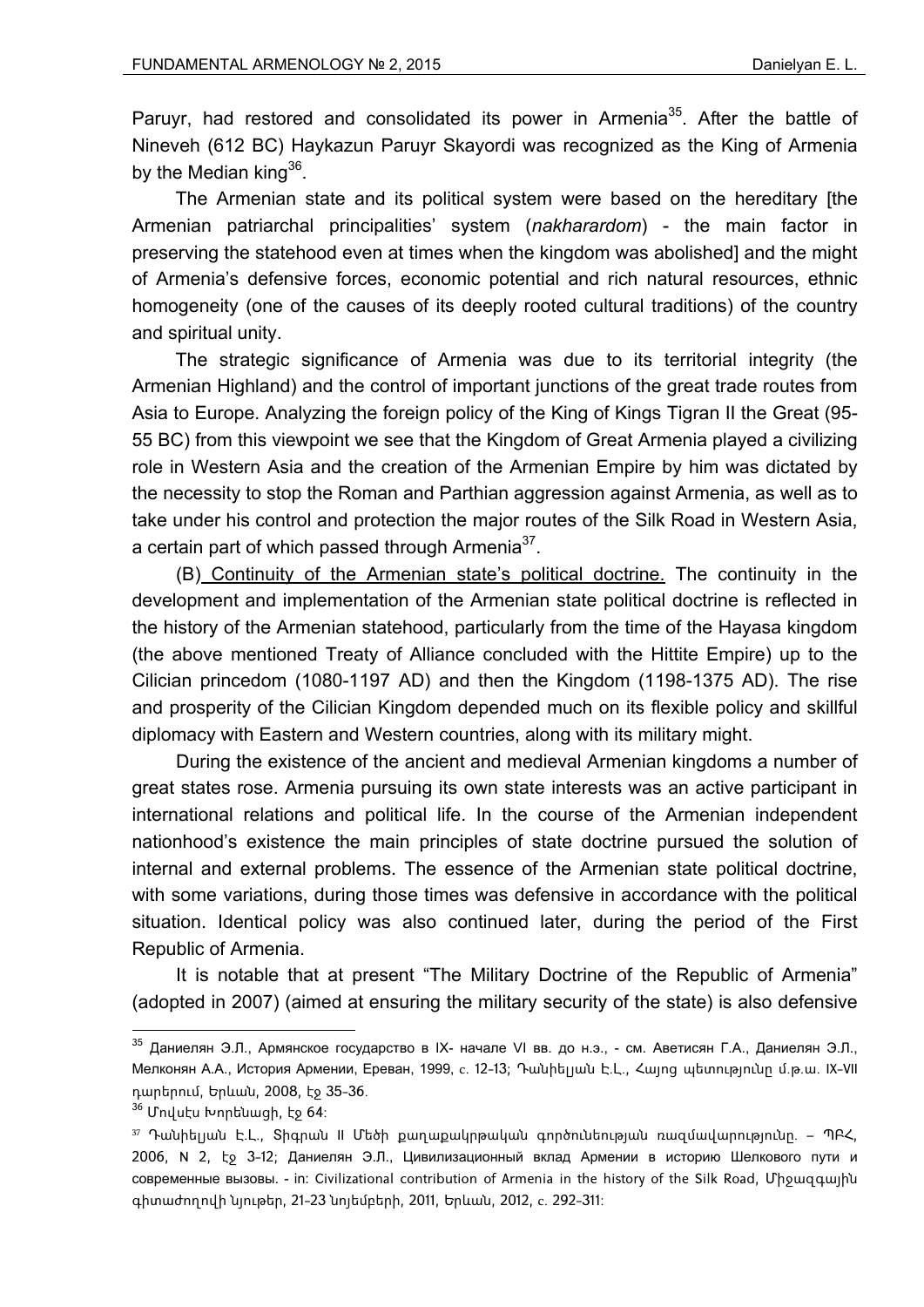in nature<sup>38</sup>. Thus, the internal and external policies and protection of national values are guaranteed by the Armenian state<sup>39</sup>.

(C) Governance and elements of a democratic participation in the ruling of the country. In the public administration's history prominent proponents<sup>40</sup> have contributed to the inception and development of the theory of public administration as a full-fledged discipline up until modern times<sup>41</sup>. The inception of the theory of public administration has been traced back by modern researchers<sup>42</sup> applying the method of analysis of ideas relating to the formation of its concept in the works of Plato, Aristotle, Thomas Hobbes, Jean-Jacque Rousseau, John Locke, Charles-Luis Montesquieu, David Hume and Hegel.

Armenian thinkers also have made a contribution to the inception and development of the theory of public administration. The inception of the Armenian management thought is reflected in Armenian sources (the  $5<sup>th</sup>$  century AD), particularly Movses Khorenatsi's "History of Armenia". The Father of Armenian historiography presents state activities of the Armenian king Vagharshak directed to the reestablishment of order in way of life of the country<sup>43</sup>. Furthermore, a number of features of public administration have been traced, such as territorial administration of the state, activities of the courts, the authorities of executive power, etc., consequently, such a type of organization conditioned by determination of the relationship between the king and the landlords was an important factor for preserving stability in the kingdom. The evaluation given by the  $5<sup>th</sup>$ -century historians to the government of the kings of the 4<sup>th</sup> century AD is vividly diversified; particularly the state activities of Trdat III<sup>44</sup> [along with his role in the adoption of Christianity, as the state religion in Armenia (301 AD), first in the world<sup>45</sup>, as it is noted, had a significant input in restoring the Armenian independent state, strengthening its government and waging numerous victorious wars.

Pavstos Buzand's information elucidates a legislative nature of Ashtishat's<sup>46</sup> *council* (354 AD). There were introduced some norms for improving secular order, definition of universal canons and establishment rules and regulations between the rulers and the subjects<sup>47</sup>. It has been noted that concerning the time of Arshak II (350-368) "such kind of public administration could not have been implemented or even proposed without the consent and partaking of the King". The King Pap's reforms have

1

<sup>&</sup>lt;sup>38</sup> http://www.mil.am/files/mil-doctrine-eng.pdf

<sup>39</sup> http://www.mfa.am/u\_files/file/doctrine/Doctrineeng.pdf

<sup>40</sup> Auguste Comte, Herber Spencer, Emile Durkheim, Karl Marx, Vilfredo Pareto, Max Weber, Gabriel Tarde, Gustave Le Bon, Georg Simmel, Thorstein Veblen, Woodrow Wilson, Herbert Simon, Luther Gulick, Marshall Dimock.

<sup>41</sup> Richard Stillman, Robert Denhardt, Michael LeMay, Leslie A. Pal, David Osborne, Ted Gaebler, Frank Goodnow.

<sup>42</sup> Suvaryan Yu., V.Mirzoyan, R.Hayrapetyan, op. cit., pp. 14-22.

<sup>43</sup> Մովսէս Խորենացի, էջ 104:

<sup>44</sup> Նույն տեղում, էջ 224-250:

<sup>45</sup> Ագաթանգեղայ Պատմութիւն Հայոց: Աշխատութեամբ Գ. Տէր- Մկրչեան և Ստ. Կանայեանց, Էջմիածին – Տփղիս, 1909, 832:

<sup>46</sup> A village in Taron gavar (a district) in Western Armenia.

 $47$  Փաւստոսի Բիւզանդացւոյ Պատմութիւն Հայոց։ Երևան, 1987, էջ 118: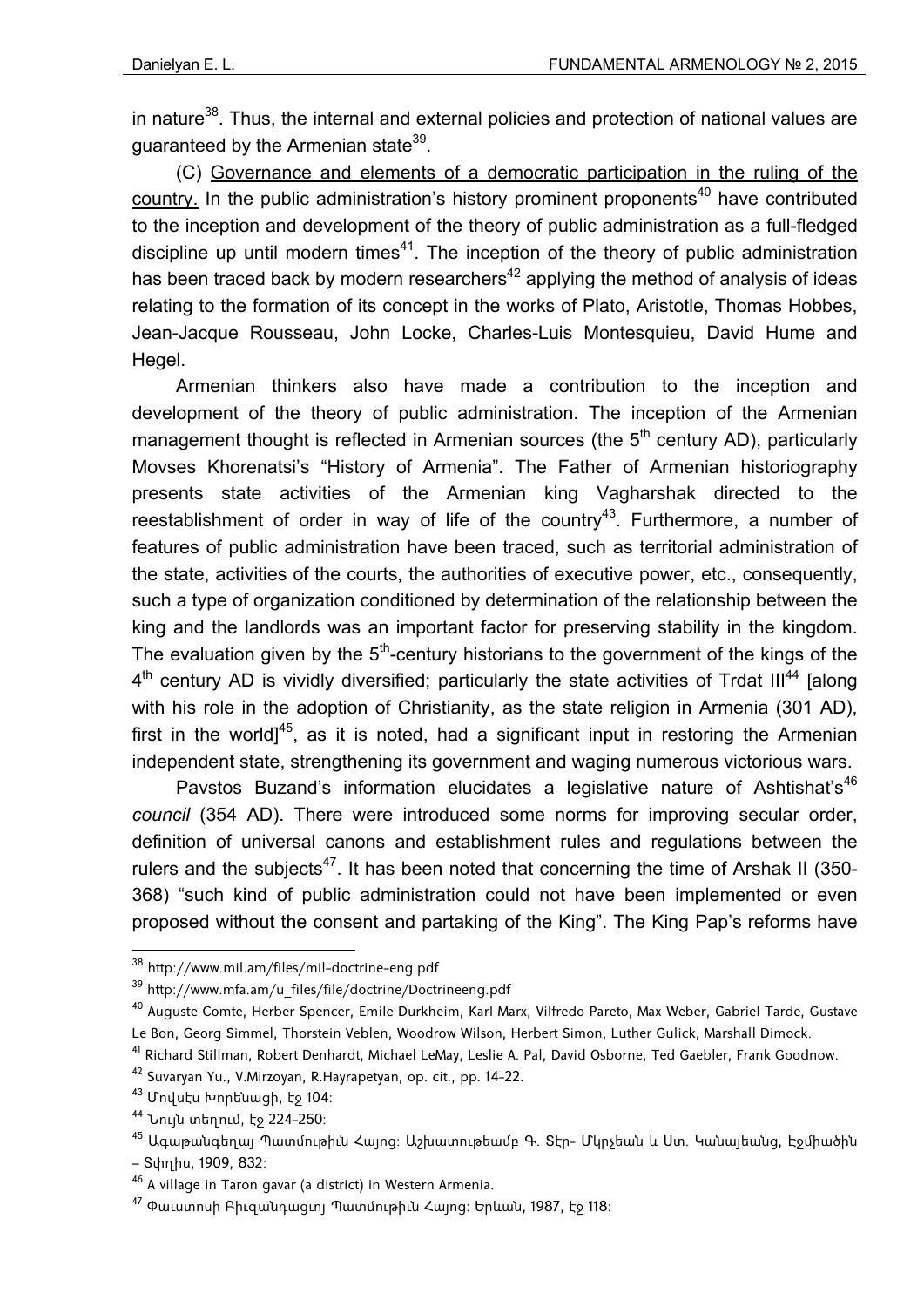been introduced as good examples of the background of today's "milder" concepts of public administration<sup>48</sup>.

An ancient and medieval expression of a democratic participation of the Armenian people was the Popular Assembly (*Ashkharhazhoghov*), which discussed important affairs of the country<sup>49</sup>. Along with the Armenian royal decision-making system of governance, *Ashkharhazhoghov* - Popular Assembly was a kind of democratic institution going back to the times of the Kingdom of Hayasa. In the "Treaty of Hukkana" as a side of the Treaty are mentioned "people of Hayasa"<sup>50</sup>, which developed into an institution called *Ashkharhazhoghov* in medieval Armenian sources. This public institution, as a consultative body, existed both in times of kingship and its absence, when the Armenian statehood continued to function in the form of the *nakharar system* and the country was governed by the *nakharars* (princes).

(*D)* Elections of the Head of the Church-Catholicos; constitutional elements in Armenian canonical legislation*.* Another kind of democratic expression of the will of population was the election of the Catholicos of the Armenian Apostolic Church. Such elections were documented by the early medieval Armenian sources. The joint council of spiritual and secular representatives of Armenian society and the Church elected the Head of the Armenian Apostolic Church – Catholicos<sup>51</sup>. This procedure, with some changes, extends till the present day.

As far as it concerns constitutional elements in Armenian canonical legislation it has been noted that "the accounts by the Armenian historians and religious and political thinkers, too, are full of episodes of state, community and territorial administration, as well as comprehensive theories around different issues of public administration"; these accounts testify to the writing constitutions - Canonical Constitution (*Սահմանադրութիւն կանոնական*)<sup>52</sup> by Vachagan Barepasht (the Pious)<sup>53</sup> and *The Snare of Glory* (Որոգայթ փառաց) by Hakob and Shahamir Shahamiryan, as well as *The Armenian Canon-Book* (the 8<sup>th</sup> century) (Կանոնագիրք Հայոց)...<sup>"54</sup> containing

 $51$  Ագաթանգեղայ Պատմութիւն Հայոց, 791-792:

**.** 

 $54$  Կանոնագիրք Հայոց, իտ. Ա-Բ, աշխատասիրությամբ Վազգեն Հակոբյանի, Երևան, 1964-1971։

 $^{\rm 48}$  It is underlined that Pavstos Byuzand told us about one of the exceptionally positive features of Armenian socialpolitical thought, that is, tolerance towards the opinions of others, at the same time King Pap initiated radical reforms, strengthening the independence of the Armenian Church and the Armenian state in general (Yu. Suvaryan, V.Mirzoyan, R.Hayrapetyan, pp. 59-67, 69).

 $49$  Հայ ժողովրդի պատմություն, h. II, Երևան, 1984, էջ 142:

<sup>50</sup> Friedrich J., Der Vertrag des Šuppiluliumaš mit Hukkanaš und den Leuten von Hayaša, S. 106, 132; Ղազարյան Ռ., Հայասա. քաղաքական և մշակութային պատմություն, Երևան, 2009, էջ 69, 86:

 $52$  Vachagan Barepasht (484-the first half of the  $6<sup>th</sup>$  century) was the Armenian King of the Kingdom of Artsakh and Utik (eastern regions of Great Armenia) (Բ.Ուլուբաբյան, Հայոց Արևելից կողմանց եկեղեցին և մշակույթը, Երևան, 1998, էջ 31, 41, 45, 64-65; Է.Լ. Դանիելյան, Գանձասրի պատմութիւն, Երևան, 2005 էջ 37, 42-45:

<sup>53</sup> Մովսէս Կաղանկատուացի, Պատմութիւն Աղուանից աշխարհի, Երևան, 1983, էջ 89-94: Ղահրամանյան Կ., Հովհաննիսյան Վլ., 1550-ամյա հայկական սահմանադրությունը. ընդունման հանգամանքները և նշանակությունը, Երևան, 1999, էջ 3-61: